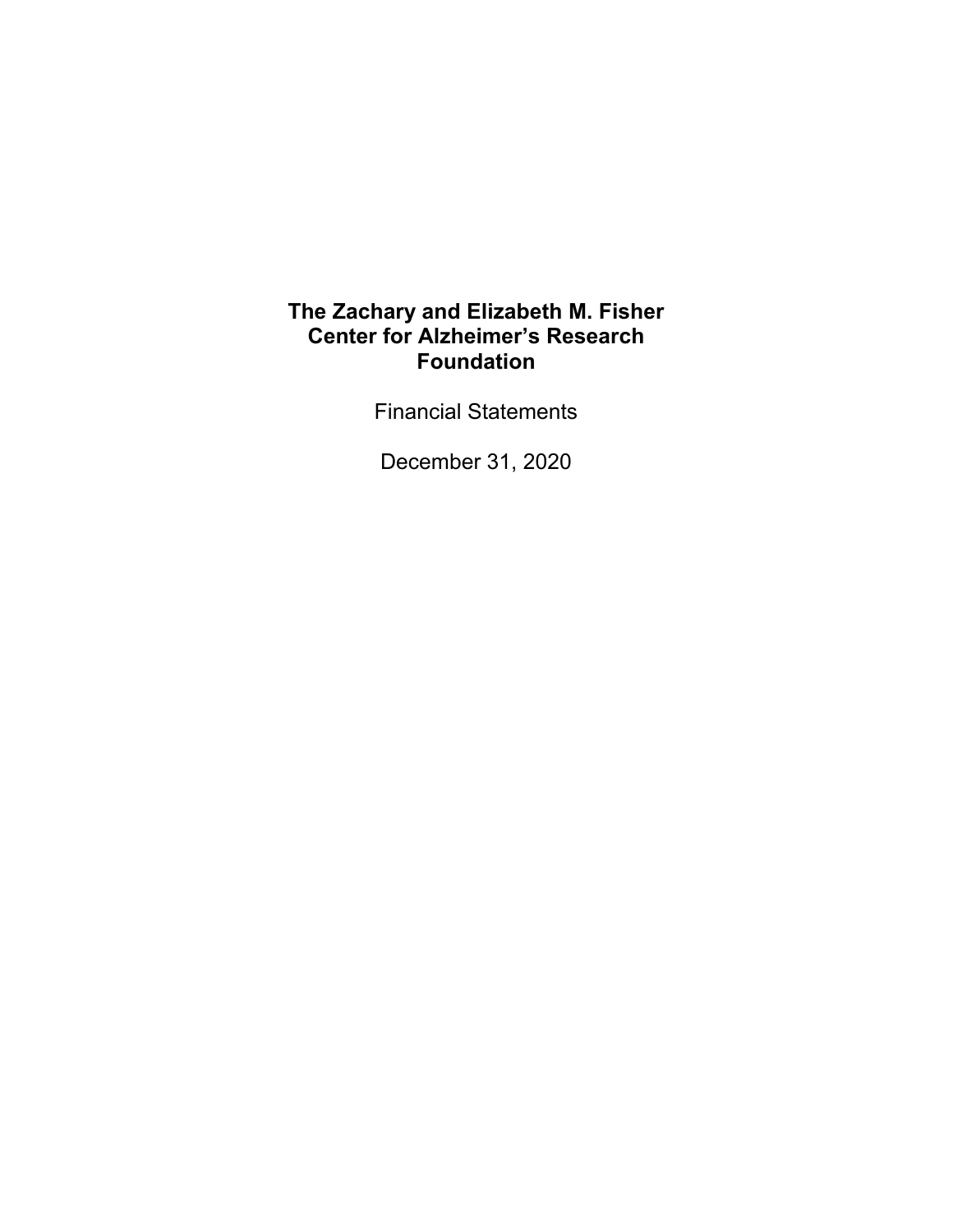

### **Independent Auditors' Report**

**Board of Trustees The Zachary and Elizabeth M. Fisher Center for Alzheimer's Research Foundation** 

We have audited the accompanying financial statements of The Zachary and Elizabeth M. Fisher Center for Alzheimer's Research Foundation, which comprise the statement of financial position as of December 31, 2020, and the related statements of activities, functional expenses and cash flows for the year then ended, and the related notes to the financial statements.

#### *Management's Responsibility for the Financial Statements*

Management is responsible for the preparation and fair presentation of these financial statements in accordance with accounting principles generally accepted in the United States of America; this includes the design, implementation, and maintenance of internal control relevant to the preparation and fair presentation of financial statements that are free from material misstatement, whether due to fraud or error.

#### *Auditors' Responsibility*

Our responsibility is to express an opinion on these financial statements based on our audit. We conducted our audit in accordance with auditing standards generally accepted in the United States of America. Those standards require that we plan and perform the audit to obtain reasonable assurance about whether the financial statements are free from material misstatement.

An audit involves performing procedures to obtain audit evidence about the amounts and disclosures in the financial statements. The procedures selected depend on the auditors' judgment, including the assessment of the risks of material misstatement of the financial statements, whether due to fraud or error. In making those risk assessments, the auditor considers internal control relevant to the entity's preparation and fair presentation of the financial statements in order to design audit procedures that are appropriate in the circumstances, but not for the purpose of expressing an opinion on the effectiveness of the entity's internal control. Accordingly, we express no such opinion. An audit also includes evaluating the appropriateness of accounting policies used and the reasonableness of significant accounting estimates made by management, as well as evaluating the overall presentation of the financial statements.

We believe that the audit evidence we have obtained is sufficient and appropriate to provide a basis for our audit opinion.

PKF O'CONNOR DAVIES, LLP 500 Mamaroneck Avenue, Harrison, NY 10528 I Tel: 914.381.8900 I Fax: 914.381.8910 I www.pkfod.com

PKF O'Connor Davies, LLP is a member firm of the PKF International Limited network of legally independent firms and does not accept any responsibility or liability for the actions or inactions on the part of any other individual member firm or firms.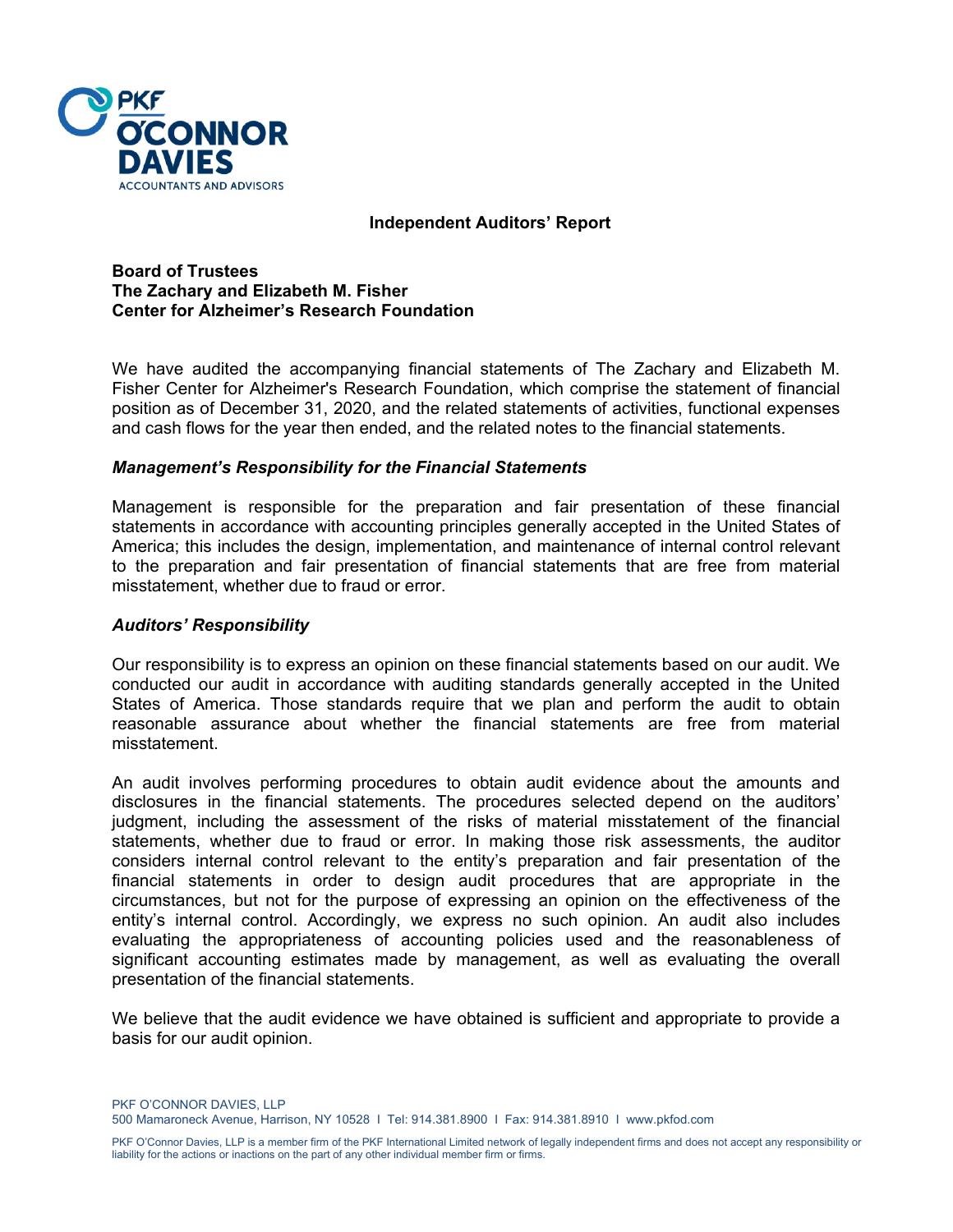#### **Board of Trustees The Zachary and Elizabeth M. Fisher Center for Alzheimer's Research Foundation**  Page 2

## *Opinion*

In our opinion, the financial statements referred to above present fairly, in all material respects, the financial position of The Zachary and Elizabeth M. Fisher Center for Alzheimer's Research Foundation as of December 31, 2020, and the changes in its net assets and its cash flows for the year then ended in accordance with accounting principles generally accepted in the United States of America.

## *Report on Summarized Comparative Information*

We have previously audited The Zachary and Elizabeth M. Fisher Center for Alzheimer's Research Foundation's December 31, 2019 financial statements, and we expressed an unmodified audit opinion on those audited financial statements in our report dated October 29, 2020. In our opinion, the summarized comparative information presented herein as of and for the year ended December 31, 2019 is consistent, in all material respects, with the audited financial statements from which it has been derived.

PKF O'Connor Davies, LLP

September 22, 2021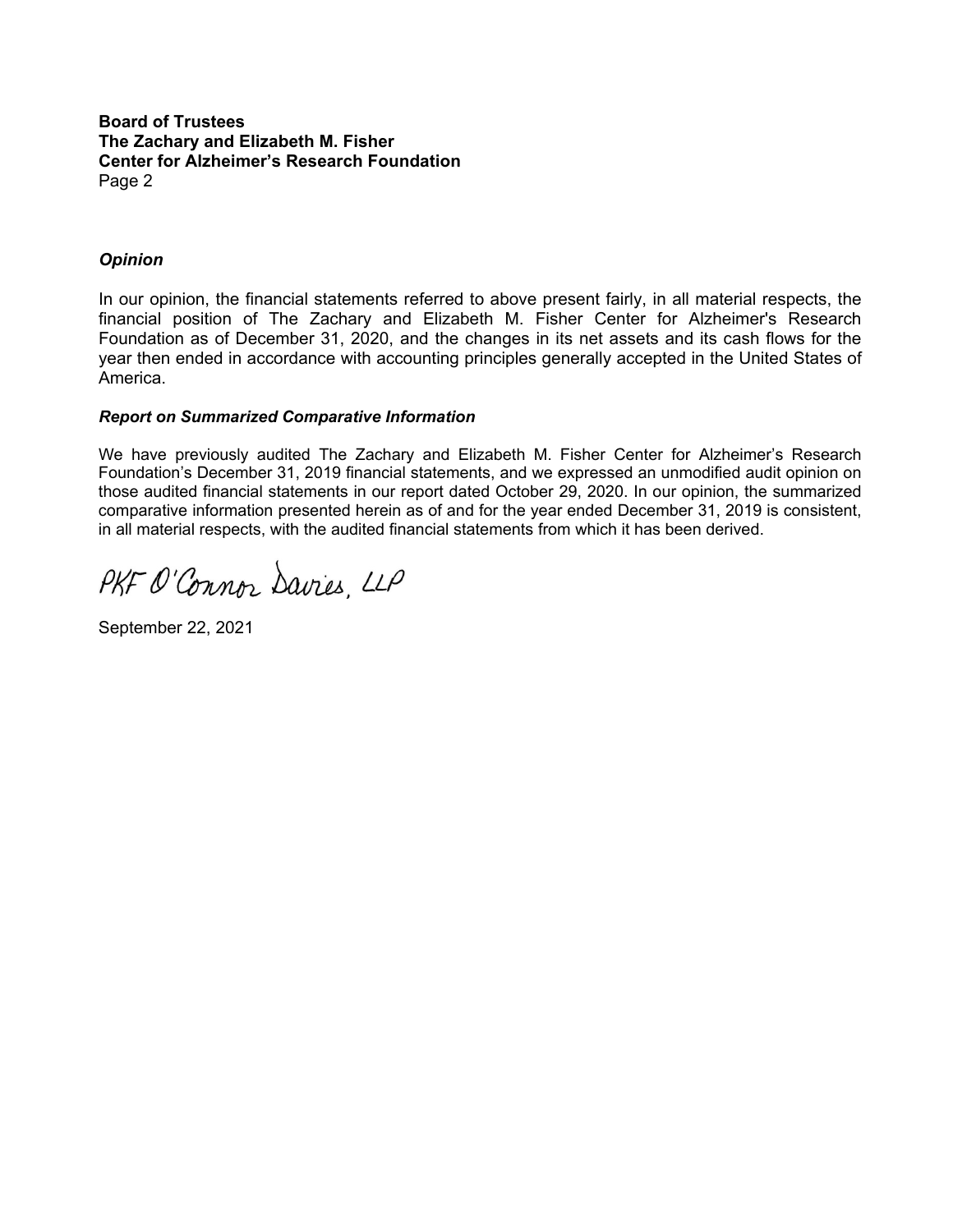## Statement of Financial Position December 31, 2020 (with comparative amounts at December 31, 2019)

|                                                       | 2020          | 2019            |
|-------------------------------------------------------|---------------|-----------------|
| <b>ASSETS</b>                                         |               |                 |
| Cash and cash equivalents                             | \$6,476,525   | 7,045,712<br>\$ |
| Pledges receivable from federated campaigns           | 229,416       | 304,851         |
| Contributions receivable                              | 443,271       | 212,583         |
| Investments                                           | 27,626,607    | 23,941,098      |
| Other assets                                          | 21,853        | 14,851          |
| Furniture and equipment, net of accumulated           |               |                 |
| depreciation of \$10,728 and \$9,941 in 2020 and 2019 | 2,078         | 2,865           |
|                                                       | \$34,799,750  | \$31,521,960    |
| <b>LIABILITIES AND NET ASSETS</b>                     |               |                 |
| Liabilities                                           |               |                 |
| Accounts payable and accrued liabilities              | \$<br>240,532 | \$<br>79,748    |
| Grants payable, net of discount                       | 2,204,998     | 2,810,985       |
| <b>Total Liabilities</b>                              | 2,445,530     | 2,890,733       |
| <b>Net Assets</b>                                     |               |                 |
| Without donor restrictions                            | 32,129,483    | 28,326,376      |
| With donor restrictions                               | 224,737       | 304,851         |
| <b>Total Net Assets</b>                               | 32,354,220    | 28,631,227      |
|                                                       | \$34,799,750  | \$31,521,960    |

See notes to financial statements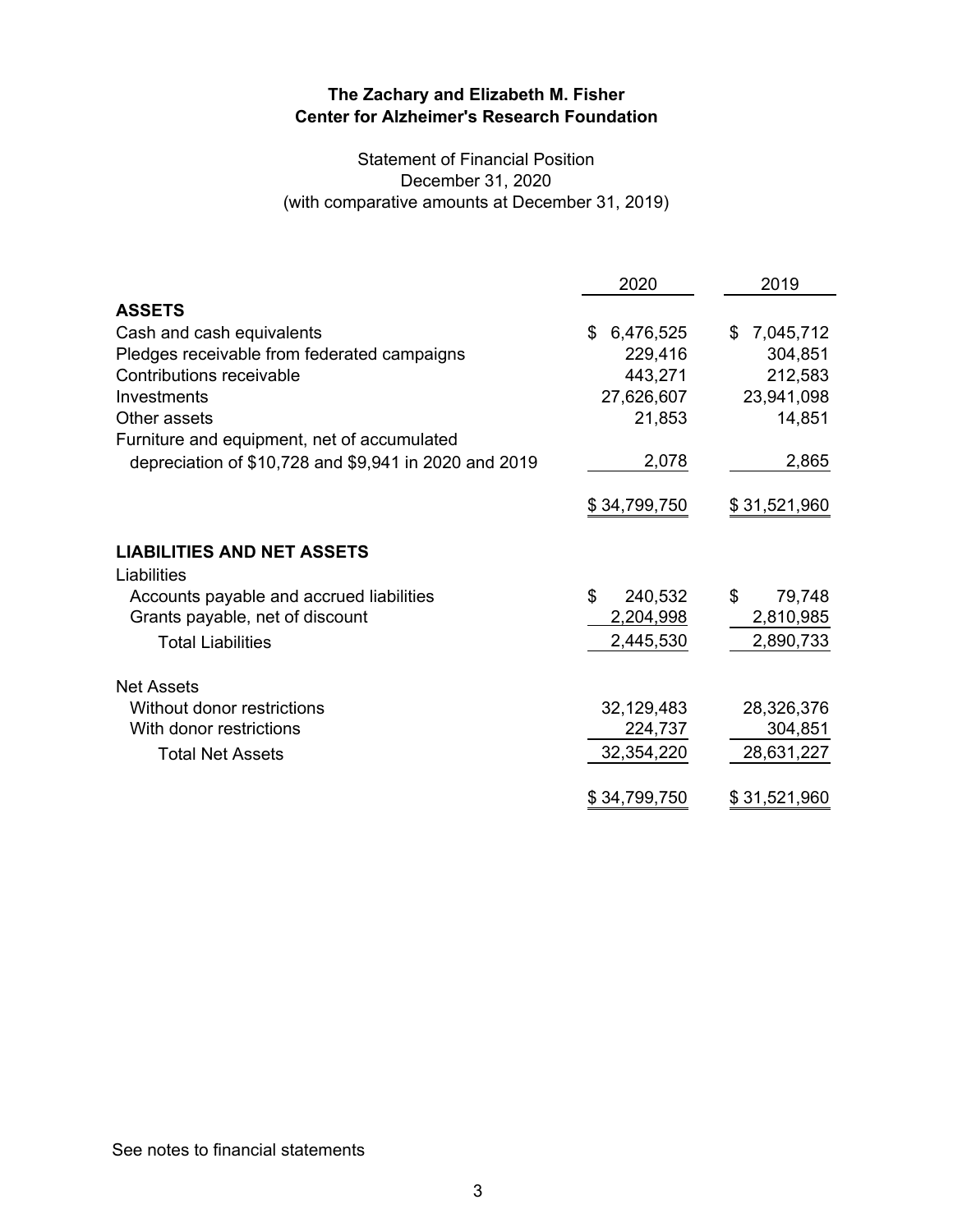## Statement of Activities Year Ended December 31, 2020 (with summarized totals for the year ended December 31, 2019)

|                                                                                                 |                      | 2020                |                 |                |
|-------------------------------------------------------------------------------------------------|----------------------|---------------------|-----------------|----------------|
|                                                                                                 | <b>Without Donor</b> | <b>With Donor</b>   |                 | 2019           |
|                                                                                                 | <b>Restrictions</b>  | <b>Restrictions</b> | Total           | Total          |
| <b>SUPPORT AND REVENUE</b>                                                                      |                      |                     |                 |                |
| Contributions and grants                                                                        | 5,851,667<br>\$      | 434.014<br>\$       | 6,285,681<br>S. | 6,161,447<br>S |
| <b>Bequests</b>                                                                                 | 1,173,493            |                     | 1,173,493       | 848,193        |
| In-kind contributions                                                                           | 311,438              |                     | 311,438         | 300,811        |
| Net assets released from restrictions                                                           | 514,128              | (514,128)           |                 |                |
| <b>Total Support and Revenue</b>                                                                | 7,850,726            | (80, 114)           | 7,770,612       | 7,310,451      |
| <b>EXPENSES</b>                                                                                 |                      |                     |                 |                |
| Program services                                                                                | 5,999,955            |                     | 5,999,955       | 4,123,503      |
| Management and general                                                                          | 387,343              |                     | 387,343         | 551,259        |
| Fundraising                                                                                     | 427,475              |                     | 427,475         | 239,899        |
| <b>Total Expenses</b>                                                                           | 6,814,773            |                     | 6,814,773       | 4,914,661      |
| Excess (Deficiency) of Support and Revenue                                                      |                      |                     |                 |                |
| Over Expenses Before Non-Operating Activity                                                     | 1,035,953            | (80, 114)           | 955,839         | 2,395,790      |
| <b>NON-OPERATING ACTIVITY</b>                                                                   |                      |                     |                 |                |
| Interest and dividends, net of investment advisory fees<br>Realized and unrealized appreciation | 309,940              |                     | 309,940         | 416,992        |
| of investments                                                                                  | 2,457,214            |                     | 2,457,214       | 3,152,722      |
| <b>Total Non-Operating Income</b>                                                               | 2,767,154            |                     | 2,767,154       | 3,569,714      |
| Change in Net Assets                                                                            | 3,803,107            | (80, 114)           | 3,722,993       | 5,965,504      |
| <b>NET ASSETS</b>                                                                               |                      |                     |                 |                |
| Beginning of year                                                                               | 28,326,376           | 304,851             | 28,631,227      | 22,665,723     |
| End of year                                                                                     | \$32,129,483         | 224,737             | \$32,354,220    | \$28,631,227   |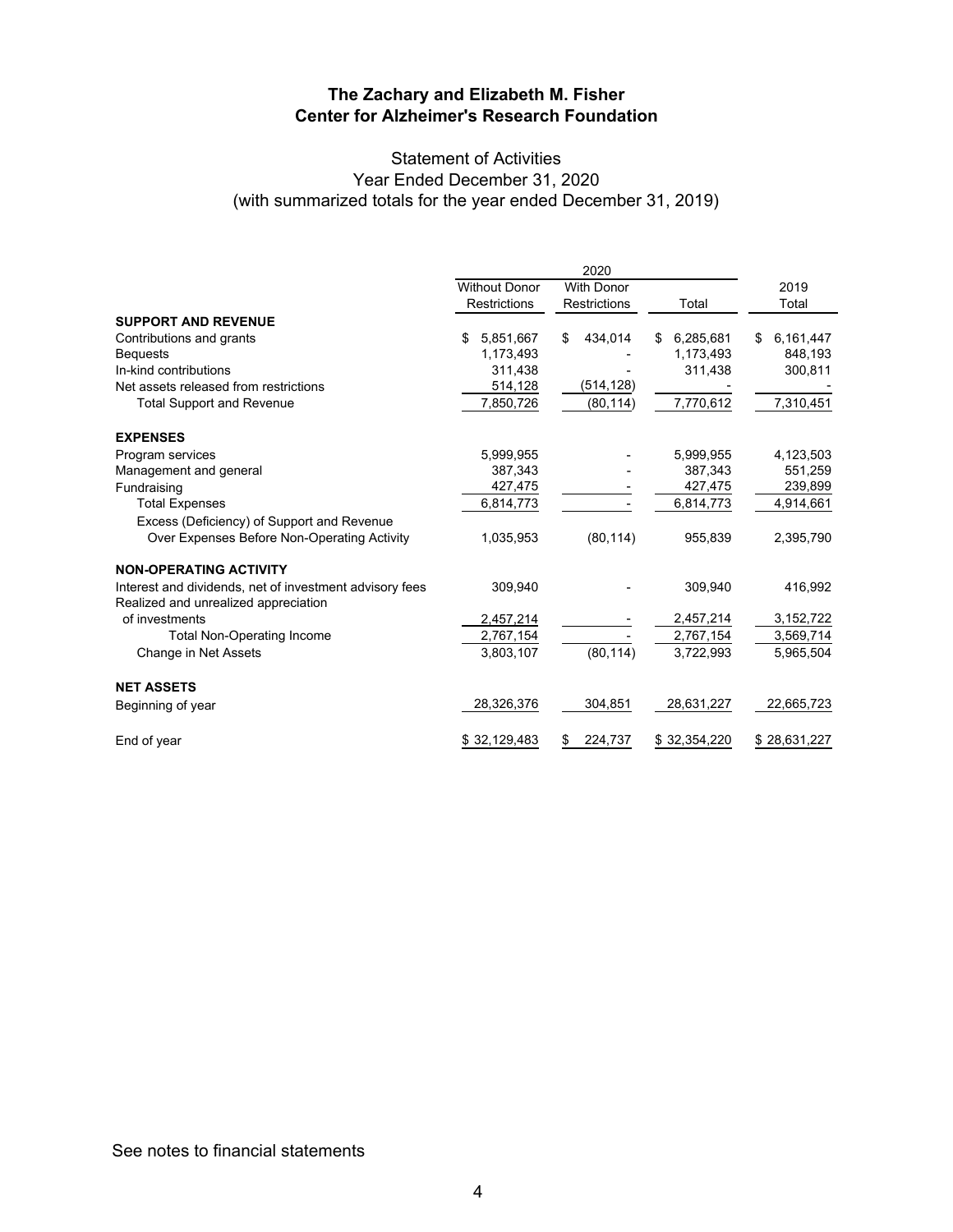## Statement of Functional Expenses Year Ended December 31, 2020 (with summarized totals for the year ended December 31, 2019)

|                                             | 2020        |               |               |             | 2019        |
|---------------------------------------------|-------------|---------------|---------------|-------------|-------------|
|                                             |             | Management    |               |             |             |
|                                             | Program     | and           |               |             |             |
|                                             | Services    | General       | Fundraising   | Total       | Total       |
| Grant expenses - research                   | \$4,959,013 | \$            | \$            | \$4,959,013 | \$3,430,534 |
| Payroll and related benefits                | 359,391     | 68,379        | 159,973       | 587,743     | 550,982     |
| Magazine publication and other              |             |               |               |             |             |
| contracted services                         | 305,275     |               | 16,093        | 321,368     |             |
| Travel and production costs (film)          |             |               |               |             | 950         |
| Website expenses (including \$131,438       |             |               |               |             |             |
| and \$120,811 of in-kind for 2020 and 2019) | 131,837     | 3,223         | 392           | 135,452     | 182,594     |
| Office expenses and supplies                |             | 15,972        | 18,185        | 34,157      | 36,765      |
| Legal                                       |             | 12,392        |               | 12,392      | 17,465      |
| Professional fees                           |             | 157,906       | 58,160        | 216,066     | 107,982     |
| Temporary help                              | 30,508      | 3,997         | 125,772       | 160,277     | 191,506     |
| Telephone and internet                      |             | 6,449         | 1,133         | 7,582       | 15,767      |
| Occupancy (including \$180,000 of in-kind   |             |               |               |             |             |
| for 2020 and 2019)                          | 124,200     | 16,181        | 43,205        | 183,586     | 180,000     |
| Postage                                     | 16,121      |               |               | 16,121      | 15,047      |
| Travel, food and lodging                    |             | 1,232         | 126           | 1,358       | 7,591       |
| Advertising                                 | 70,711      | 76            | 853           | 71,640      | 12,388      |
| Insurance                                   |             | 1,670         |               | 1,670       | 11,119      |
| Subscription, representation                |             |               |               |             |             |
| and credit card processing fees             | 2,899       | 98,927        | 3,583         | 105,409     | 139,931     |
| Depreciation                                |             | 787           |               | 787         | 846         |
| <b>Miscellaneous</b>                        |             | 152           |               | 152         | 13,194      |
| <b>Total Expenses</b>                       | \$5,999,955 | 387,343<br>\$ | \$<br>427,475 | \$6,814,773 | \$4,914,661 |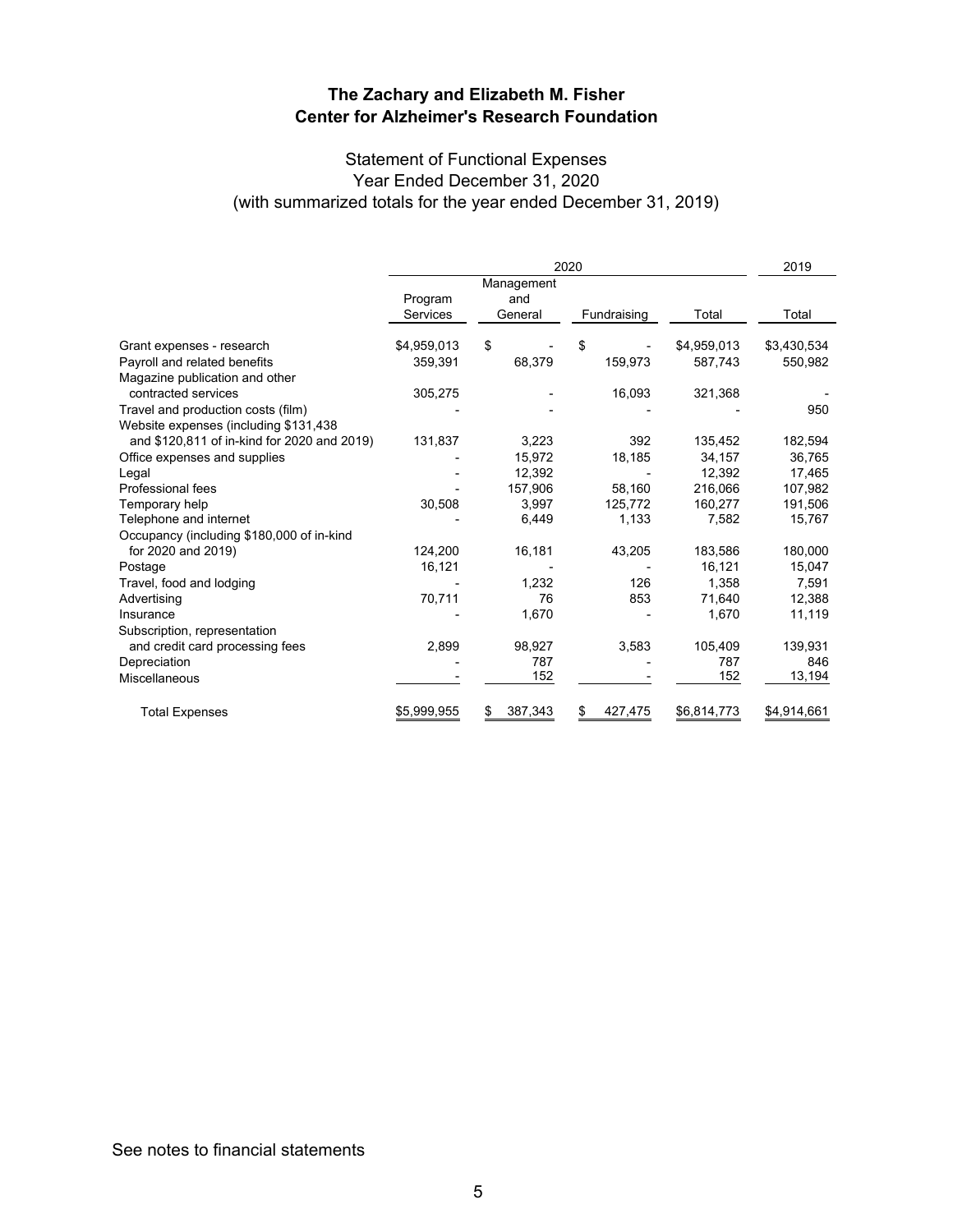## Statement of Cash Flows Year Ended December 31, 2020 (with comparative amounts for the year ended December 31, 2019)

|                                                  | 2020            | 2019            |
|--------------------------------------------------|-----------------|-----------------|
| <b>CASH FLOWS FROM OPERATING ACTIVITIES</b>      |                 |                 |
| Change in net assets                             | 3,722,993<br>\$ | 5,965,504<br>\$ |
| Adjustments to reconcile change in net assets to |                 |                 |
| net cash from operating activities               |                 |                 |
| Depreciation                                     | 787             | 846             |
| Donation of marketable securities                | (430, 439)      | (200, 481)      |
| Realized and unrealized appreciation             |                 |                 |
| of investments                                   | (2,457,214)     | (3, 152, 722)   |
| Changes in operating assets and liabilities      |                 |                 |
| Pledges receivable from federated campaigns      | 75,435          | 70,236          |
| Contributions receivable                         | (230, 688)      | 165,337         |
| Other assets                                     | (7,002)         | (6,991)         |
| Accounts payable and accrued liabilities         | 160,784         | (91, 455)       |
| Grants payable                                   | (605,987)       | (562, 376)      |
| Net Cash from Operating Activities               | 228,669         | 2,187,898       |
| <b>CASH FLOWS FROM INVESTING ACTIVITIES</b>      |                 |                 |
| Proceeds from sale of investments                | 5,760,042       | 6,710,717       |
| Purchases of investments                         | (6,833,726)     | (6, 792, 092)   |
| Change in investment cash                        | 275,828         | (280, 518)      |
| Net Cash from Investing Activities               | (797, 856)      | (361,893)       |
| Net Change in Cash and Cash Equivalents          | (569, 187)      | 1,826,005       |
| <b>CASH AND CASH EQUIVALENTS</b>                 |                 |                 |
| Beginning of year                                | 7,045,712       | 5,219,707       |
| End of year                                      | 6,476,525       | 7,045,712       |

See notes to financial statements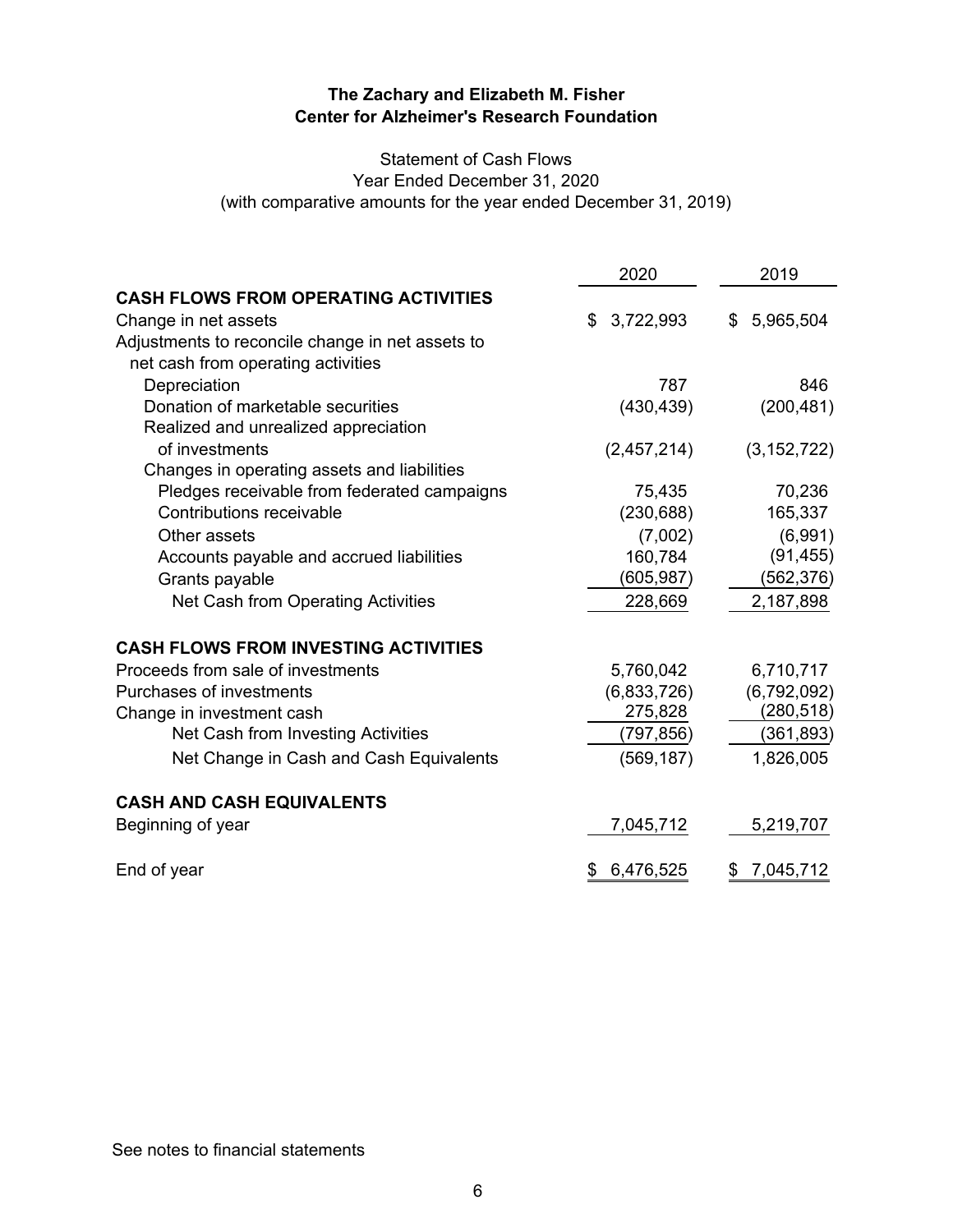Notes to Financial Statements December 31, 2020

### **1. Organization and Tax Status**

The Zachary and Elizabeth M. Fisher Center for Alzheimer's Research Foundation (the "Foundation") was incorporated under the laws of the State of New York on October 24, 1995 and operates as a tax-exempt not-for-profit corporation under Section 501(c)(3) of the Internal Revenue Code. The Foundation is an exempt public foundation under Section  $509(a)(1)$ ; accordingly, contributions made to the Foundation qualify for the maximum charitable deduction for federal income tax purposes.

## *Program Services*

The Foundation was formed primarily to support research to be conducted at the Zachary and Elizabeth M. Fisher Center for Research on Alzheimer's Disease at The Rockefeller University in New York City (the "Research Center"), for the purpose of finding the cause(s) and developing a cure for Alzheimer's disease. In addition, the Foundation's objectives are:

- To solicit support for its charitable purpose from the general public and governmental agencies; to receive, hold, and administer funds, securities, gifts and bequests; and to use, disburse or donate the income and principal thereof, exclusively for charitable, scientific and educational purposes.
- To provide a source of funding for research activities into the cause, cure and/or care of Alzheimer's disease sufferers at other research facilities.

#### *Management and General*

Management and general expenses consist of the costs associated with the direction of the overall affairs of the Foundation, including finance, accounting and administrative services.

#### *Fundraising*

Fundraising expenses consist of the costs associated with the direct solicitation of contributions to the Foundation.

#### **2. Summary of Significant Accounting Policies**

#### *Basis of Accounting*

The accompanying financial statements have been prepared using the accrual basis of accounting and conform to accounting principles generally accepted in the United States of America ("U.S. GAAP") as applicable to not-for-profit organizations.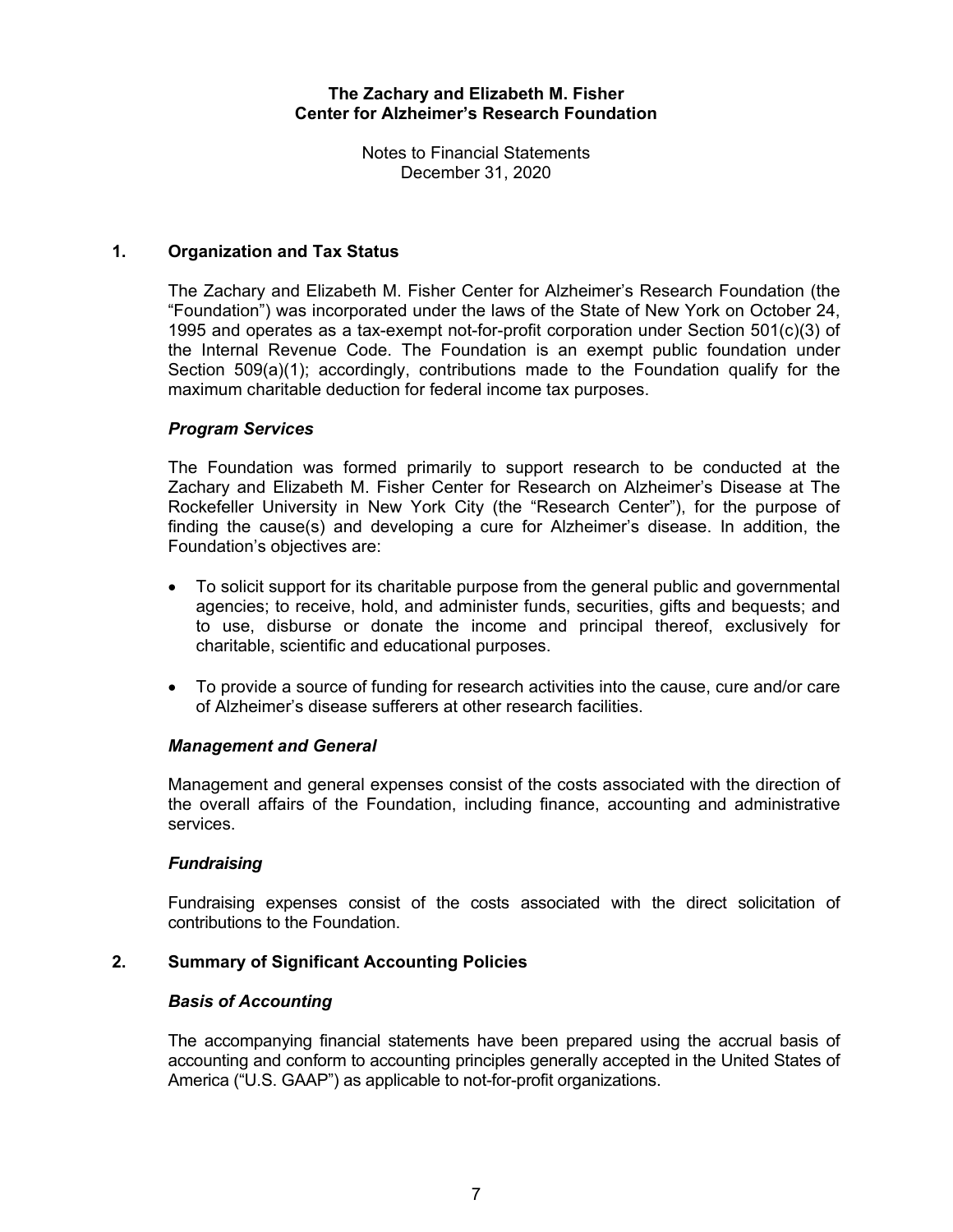Notes to Financial Statements December 31, 2020

## **2. Summary of Significant Accounting Policies** *(continued)*

#### *Use of Estimates*

The preparation of financial statements in conformity with U.S. GAAP requires management to make estimates and assumptions that affect the reported amounts of assets and liabilities and disclosure of contingencies, if any, at the date of the financial statements, and the reported amounts of support and revenue and expenses during the period then ended. Actual results could differ from those estimates.

#### *Fair Value Measurements*

The Foundation follows U.S. GAAP guidance on *Fair Value Measurements* which defines fair value and establishes a fair value hierarchy organized into three levels based upon the input assumptions used in pricing assets. Level 1 inputs have the highest reliability and are related to assets with unadjusted quoted prices in active markets. Level 2 inputs relate to assets with other than quoted prices in active markets which may include quoted prices for similar assets or liabilities or other inputs which can be corroborated by observable market data. Level 3 inputs are unobservable inputs and are used to the extent that observable inputs do not exist.

#### *Cash and Cash Equivalents*

The Foundation considers all cash deposited with banks and short-term investments with a maturity of three months or less at the time of purchase to be cash equivalents, except cash managed as a component of the Foundation's investment portfolio.

#### *Measure of Operations*

The Foundation includes in its measure of operations all revenues and expenses that are an integral part of its program and supporting activities and excludes investment return including realized and unrealized gains and losses within the investment portfolio.

#### *Contributions and Pledges Receivable*

Contributions, including unconditional commitments to give, are recorded as made or pledged at their present value. Pledges receivable represent contribution commitments made by various individuals who annually elect to participate in a payroll deduction program at their place of employment. The contributions are deducted from the employee payroll checks and remitted to the Foundation on a monthly basis. All pledges are expected to be received within the two year period following the year in which the pledge is made. All contributions are available for use without donor restrictions unless specifically restricted by the donor.

Contributions received and unconditional promises to give are measured at their net realizable values and are classified as support without or with donor restrictions. Unconditional promises to give due in subsequent years are recorded at their net present value of estimated future cash flows using risk-adjusted interest rates.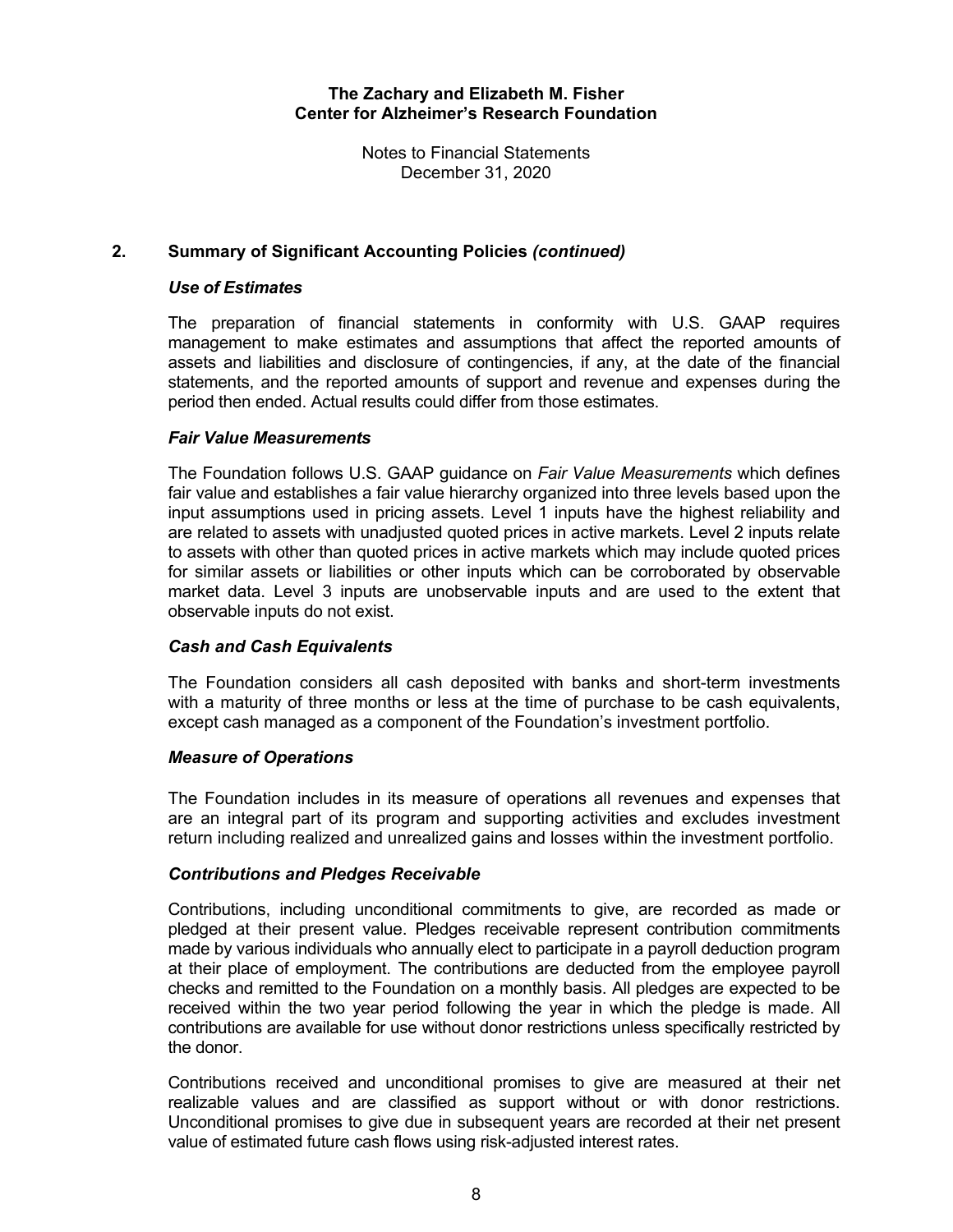Notes to Financial Statements December 31, 2020

## **2. Summary of Significant Accounting Policies** *(continued)*

#### *Allowance for Uncollectible Pledges*

An allowance for uncollectible pledges is estimated based on a combination of collection history and aging analysis. Management has recorded bad debt expense for pledges where collections are doubtful. The remaining pledges receivable are considered collectible and accordingly no allowance for uncollectible pledges is deemed necessary at December 31, 2020 and 2019.

#### *Investments Valuation and Income Recognition*

Investments, other than certificates of deposit and temporary cash investments, are carried at fair value. Cash investments are valued at cost plus accrued interest. Purchases and sales of securities are recorded on a trade-date basis. Interest income is recorded on the accrual basis and dividends are recorded on the ex-dividend date. Realized and unrealized gains and losses are included in the determination of the change in net assets.

#### *Furniture and Equipment*

Furniture and equipment are carried at cost and depreciated on a straight-line basis over the estimated useful lives of the assets, which is generally five years. Purchases of \$400 or less are expensed. The Foundation charges repairs and maintenance to expense as incurred.

#### *Net Assets*

The Foundation's net assets and changes therein are classified as without or with donor restrictions based on the existence or absence of donor-imposed restrictions. Net assets without donor restrictions are those that are not subject to donor-imposed stipulations. Net assets with donor restrictions represent contributions with donor imposed stipulations that either expire by the passage of time or can be fulfilled and removed by actions of the Foundation pursuant to these stipulations. When a stipulated time restriction ends or a purpose restriction is accomplished, net assets with donor restrictions are reclassified to net assets without donor restrictions and reported in the statement of activities as net assets released from restriction.

#### *Functional Allocation of Expenses*

The Foundation allocates its expenses on a functional basis among its various programs and support services. Expenses that can be identified with a specific program or support service are recorded according to their natural expenditure classification; these expenses include grant expenses – research and magazine publication and other contracted services. Costs that are common to several functions are allocated among the program and supporting services based on time and effort records and estimates made by the Foundation's management; these include payroll and related benefits, website expenses and subscription, representation and credit card processing fees.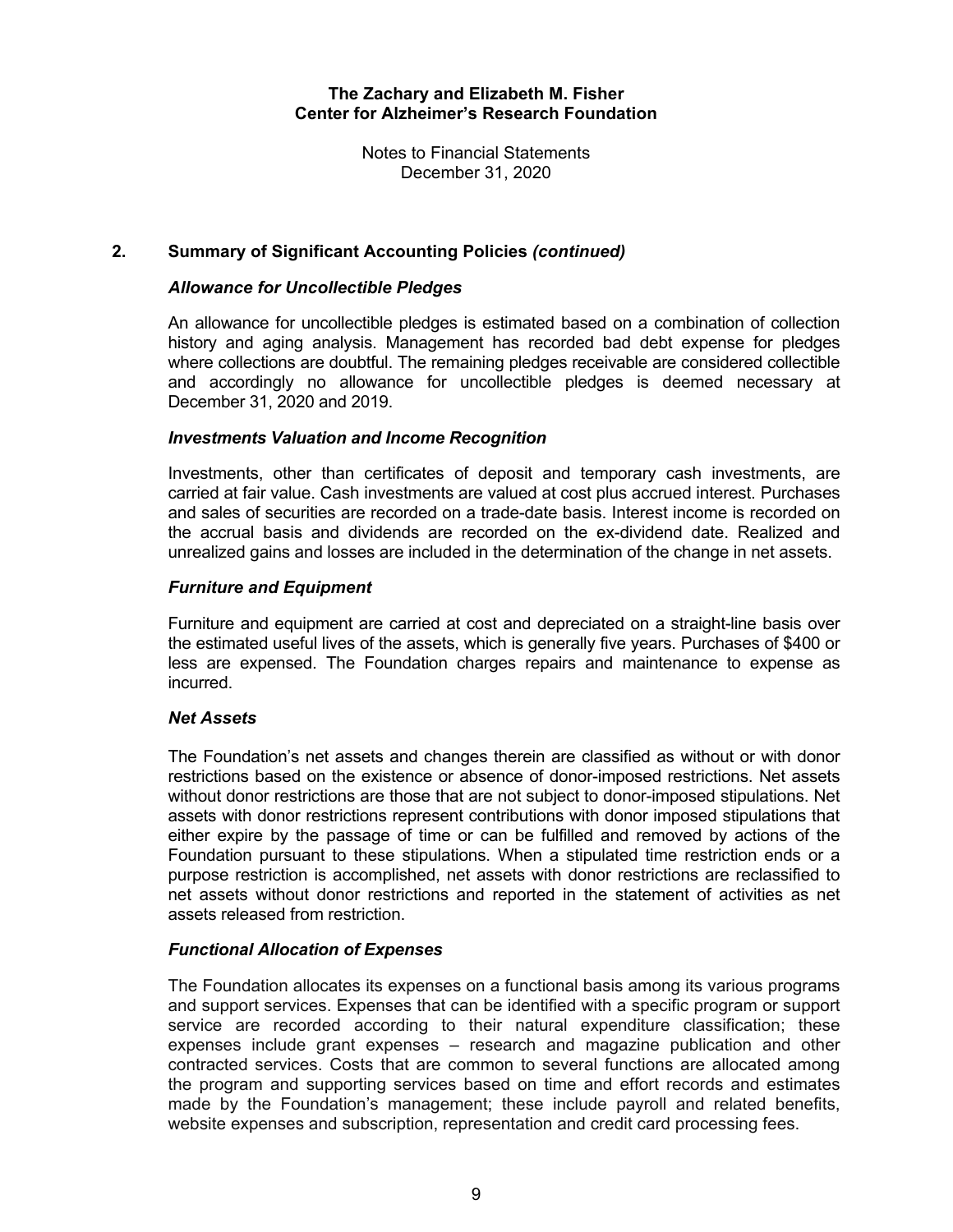Notes to Financial Statements December 31, 2020

## **2. Summary of Significant Accounting Policies** *(continued)*

#### *In-kind Contributions*

Contributions of donated non-cash assets are recorded at their fair values in the period received. Contributions of donated services that create or enhance non-financial assets or that require specialized skills, are provided by individuals possessing those skills, and would typically need to be purchased if not provided by donation, are recorded at their fair values in the period received. In 2020 and 2019, the Foundation received pro bono website services valued at \$131,438 and \$120,811. Additionally, the use of office space, land line telephones and various auxiliary services valued at \$180,000 has been provided free of charge for 2020 and 2019.

## *Advertising Costs*

Advertising costs are expensed as incurred. Total advertising costs for 2020 and 2019 were \$71,640 and \$12,388.

## *Accounting for Uncertainty in Income Taxes*

The Foundation recognizes the effect of income tax positions only if those positions are more likely than not to be sustained. Management has determined that the Foundation had no uncertain tax positions that would require financial statement recognition or disclosure. The Foundation is no longer subject to examinations by the applicable taxing jurisdictions for tax years prior to 2017.

#### *Subsequent Events Evaluation by Management*

Management has evaluated subsequent events for disclosure and/or recognition in the financial statements through the date that the financial statements were available to be issued, which date is September 22, 2021.

#### *Prior Year Information*

The financial statements include certain prior-year summarized comparative information in total but not by net asset class. Such information does not include sufficient detail to constitute a presentation in conformity with U.S. GAAP. Accordingly, such information should be read in conjunction with the Foundation's financial statements as of and for the year ended December 31, 2019 from which the summary comparative information was derived.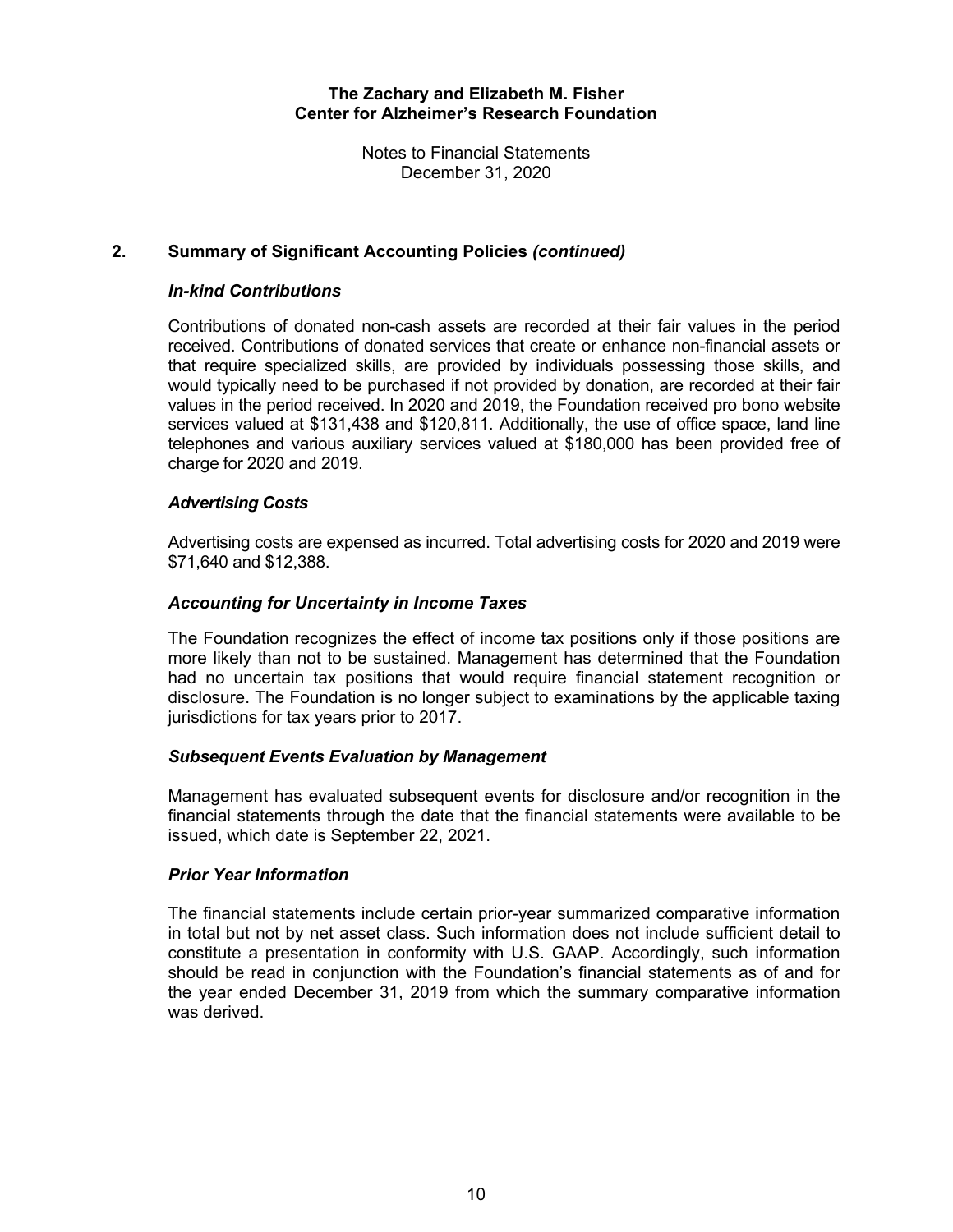Notes to Financial Statements December 31, 2020

#### **3. Credit Risk Concentration**

Financial instruments that potentially subject the Foundation to significant concentrations of credit risk consist primarily of cash and cash equivalents, investments, pledges and contributions receivable. At times cash balances held at financial institutions may be in excess of federally insured limits. The Foundation has not experienced any losses on its cash deposits. The investment portfolio is diversified by type of investment and industry concentrations so that no individual investment or group of investments represents a significant concentration of market risk. Concentrations of credit risk with respect to pledges and contributions receivable are generally diversified due to the large number of individuals composing the Foundation's donor base.

## **4. Pledges Receivable from Federated Fund-Raising Agreements**

The Foundation has agreements with various federated campaigns across the United States to participate in solicitations for contributions from employees of businesses and industrial communities. The amount the Foundation recognizes as support from these federated campaigns is based primarily upon formulas contained in these agreements, net of the federated campaigns' fundraising expenses.

During 2020 and 2019, \$210,659 and \$247,000 were estimated to be pledged through federated campaigns. These amounts have been recorded as contribution revenue in the statement of activities and are expected to be fully collected.

Pledges receivable from current and prior year federated campaigns at December 31, 2020 and 2019 amounted to \$229,416 and \$304,851 and were due within one year.

#### **5. Investments and Investment Return**

All of the Foundation's investments, other than certificates of deposit and temporary cash investments, bought, sold and held were valued using Level 1 inputs under the fair value hierarchy. Investments consist of the following at December 31:

|                                                 | 2020         | 2019            |
|-------------------------------------------------|--------------|-----------------|
| Measured at Fair Value                          |              |                 |
| Equity securities                               | \$10,203,063 | 9,392,047<br>S. |
| Mutual funds and exchange-traded funds          | 11,564,371   | 8,429,691       |
| <b>Total at Fair Value</b>                      | 21,767,434   | 17,821,738      |
| Cash Investments, at Cost Plus Accrued Interest |              |                 |
| Temporary cash investments                      | 408,103      | 683,931         |
| Certificates of deposit                         | 5,451,070    | 5,435,429       |
| <b>Total Investments</b>                        | \$27,626,607 | \$23,941,098    |
|                                                 |              |                 |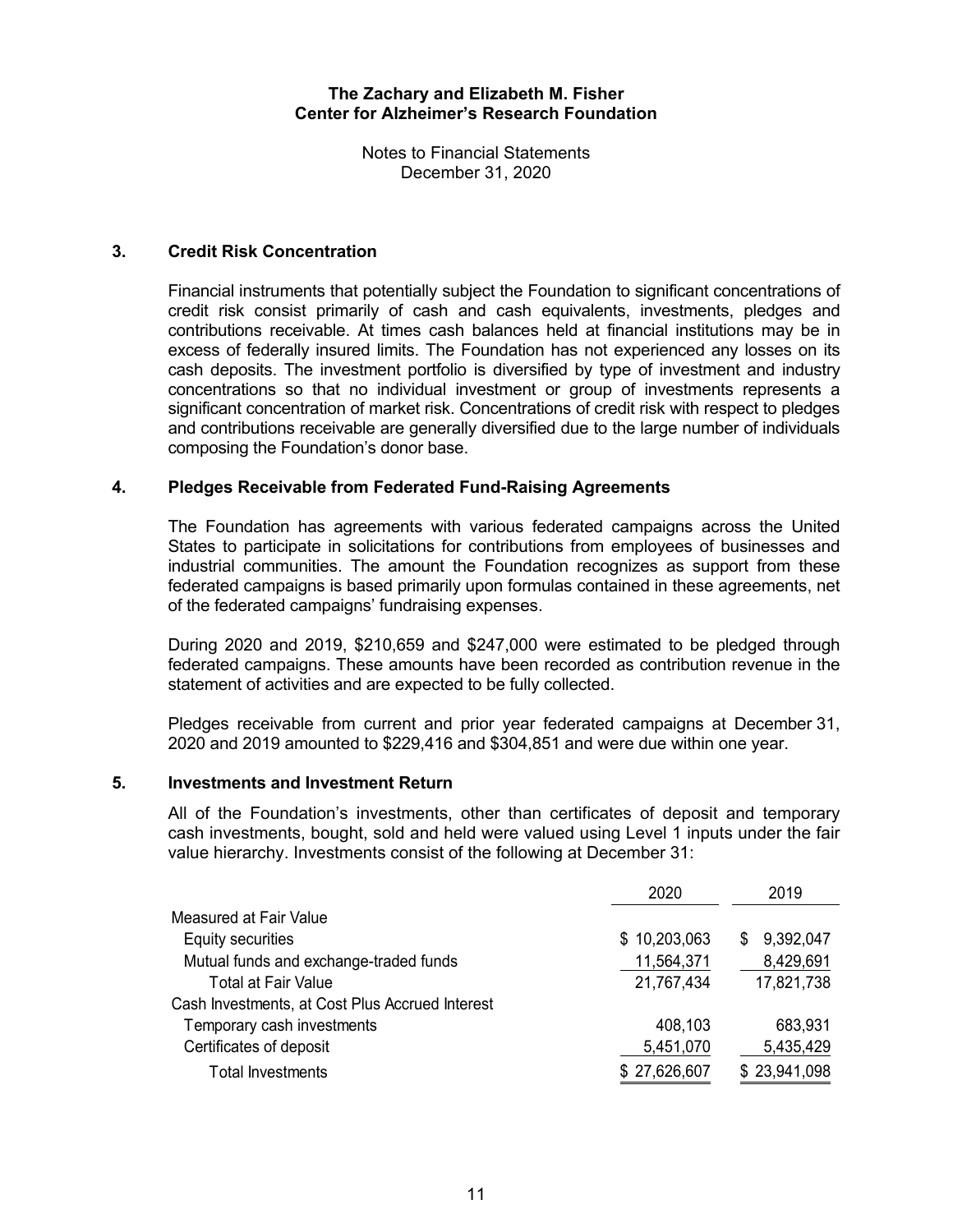Notes to Financial Statements December 31, 2020

## **5. Investments and Investment Return** *(continued)*

Investment return for 2020 and 2019 consists of the following:

|                                          | 2020           | 2019          |
|------------------------------------------|----------------|---------------|
|                                          |                |               |
| Interest and dividends                   | 383,515<br>\$. | 480,283<br>S. |
| Net realized and unrealized appreciation | 2,457,214      | 3,152,722     |
| Direct investment advisory fees          | (73, 575)      | (63, 291)     |
|                                          | \$2,767,154    | \$3,569,714   |

## **6. Related Party Transactions**

A member of the Foundation's Board is an officer in a bank wherein the Foundation holds approximately \$6.7 million in assets as of December 31, 2020. The Foundation's Board and management recognize the nature of the related party relationship and have implemented a special review and approval policy for all transactions with this bank. Accordingly, the bank's performance and financial strength is reviewed regularly and each transaction with the bank is explicitly approved by the Foundation's Investment Committee and Board.

#### **7. Grants Payable**

In October 2016, the Foundation entered into a gift agreement to provide \$5 million to The Rockefeller University to establish the Paul Greengard Professorship in Neuroscience to recognize Nobel Laureate Dr. Paul Greengard, Director of the Fisher Center for Alzheimer's Research. The purpose of the Greengard Professorship is to ensure a continued commitment to the outstanding research by the Fisher Center for Alzheimer's Research Lab. The gift will be fulfilled over a seven year period, with the first payment made in 2017.

The Foundation has recorded a grant payable, net of discounts to present value, for this commitment. Gross payments of \$1,425,000 due in 2022 and later, were discounted to present value using a discount rate of 2.92%. Grants payable in the accompanying statement of financial position are due as follows at December 31, 2020:

| Less than one year        | 840,000     |
|---------------------------|-------------|
| Greater than one year     | 1,425,000   |
|                           | 2,265,000   |
| Discount to present value | (60,002)    |
| Total                     | \$2,204,998 |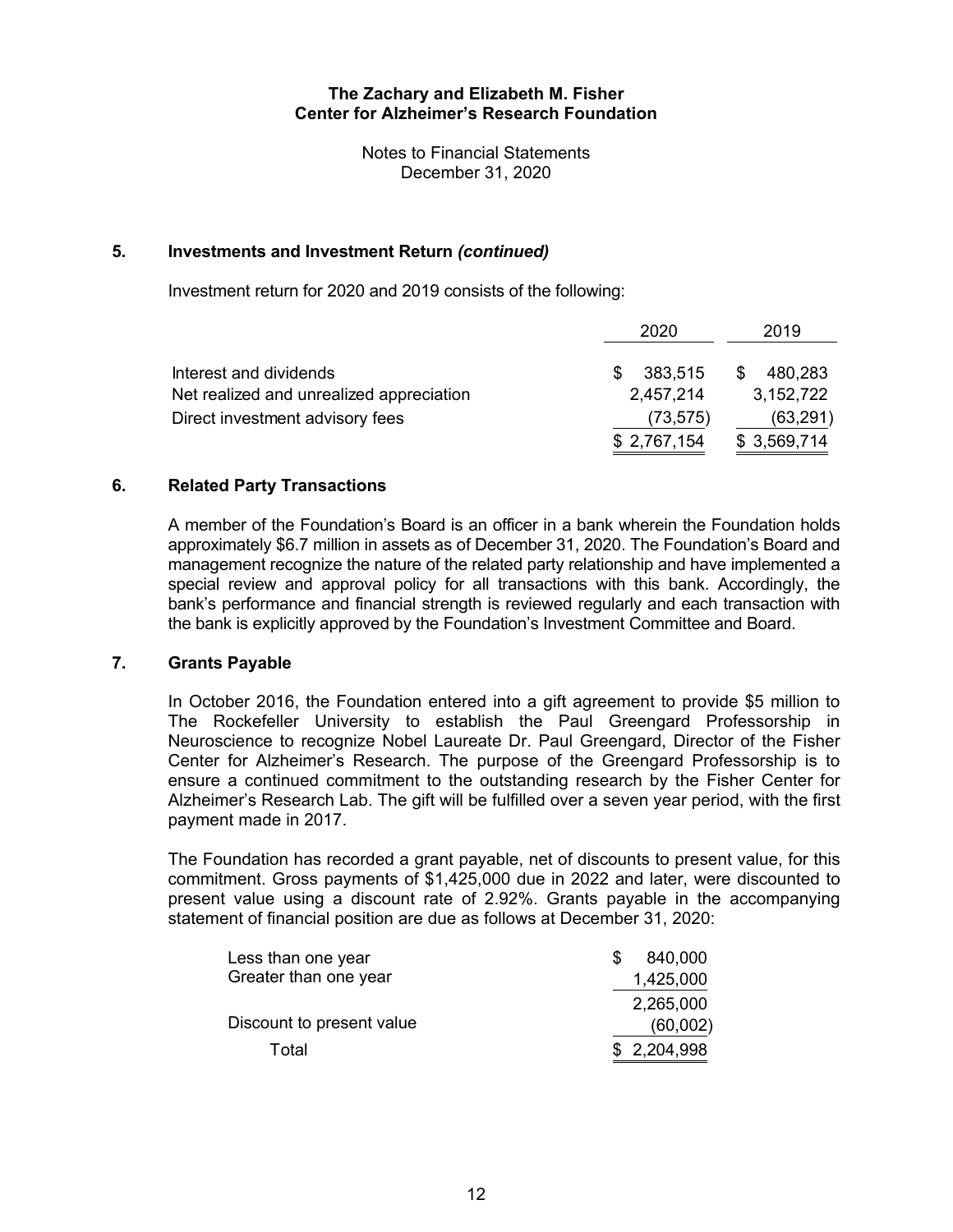Notes to Financial Statements December 31, 2020

### **8. Net Assets With Donor Restrictions**

Changes in net assets with donor restrictions consist of the following during 2020 and 2019:

|                               | Balance at |                                 |                                          |                                             |          | Balance at                      |
|-------------------------------|------------|---------------------------------|------------------------------------------|---------------------------------------------|----------|---------------------------------|
| Purpose / Restriction         |            | December 31, 2019               | Additions                                | <b>Releases</b>                             |          | December 31, 2020               |
| Research<br>Time restrictions | \$<br>\$   | 304,851<br>304,851              | \$<br>205,980<br>228,034<br>434,014<br>S | (205, 980)<br>\$<br>(308, 148)<br>(514,128) | \$<br>\$ | 224,737<br>224,737              |
|                               |            |                                 |                                          |                                             |          |                                 |
| Purpose / Restriction         |            | Balance at<br>December 31, 2018 | Additions                                | <b>Releases</b>                             |          | Balance at<br>December 31, 2019 |
| Research<br>Time restrictions | \$         | 381,411                         | \$<br>353,560<br>247,000                 | \$<br>(353, 560)<br>(323, 560)              | \$       | 304,851                         |

### **9. Retirement Plan**

The Foundation has a Section 401(k) plan for all eligible full time employees. Plan expense for 2020 and 2019 amounted to \$15,865 and \$5,655.

## **10. Liquidity and Availability of Financial Assets**

The Foundation's financial assets and resources available to meet cash needs for general expenditures within one year of the date of the statement of financial position were as follows at December 31:

|                                                   | 2020             | 2019             |
|---------------------------------------------------|------------------|------------------|
| Financial assets:                                 |                  |                  |
| Cash and cash equivalents                         | 6,476,525<br>\$. | 7,045,712<br>\$. |
| Pledges receivable from federated campaigns       | 229,416          | 304,851          |
| Contributions receivable                          | 443,271          | 212,583          |
| Investments                                       | 27,626,607       | 23,941,098       |
| <b>Total Financial Assets</b>                     | 34,775,819       | 31,504,244       |
| Less donor restricted amounts                     | (224, 737)       | (304,851)        |
| Add next year's release of donor restrictions     | 167,729          | 243,101          |
| Financial Assets Available to Meet Cash Needs for |                  |                  |
| General Expenditure Within One Year               | 34,718,811       | \$31,442,494     |

The Foundation relies primarily on contributions and grants and investment income to cover annual expenses.